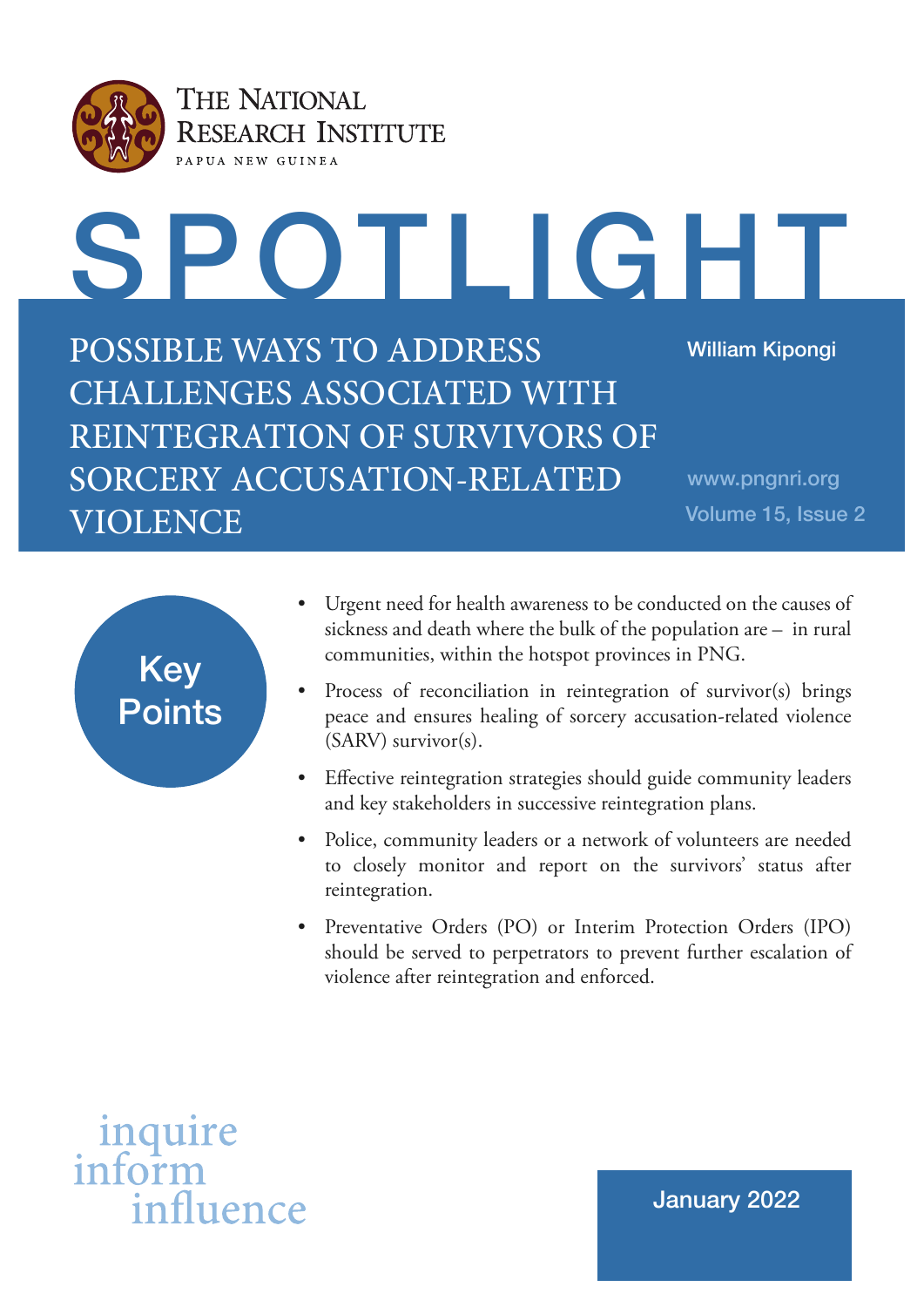



### POSSIBLE WAYS TO ADDRESS CHALLENGES ASSOCIATED WITH REINTEGRATION OF SURVIVORS OF SORCERY ACCUSATION-RELATED VIOLENCE

### **By William Kipongi**

apua New Guinea (PNG) is among some countries where sorcery accusation-related violence (SARV) has claimed many lives (Hukula et al., 2019). Burning and torturing of women, men and children all over PNG has attracted both national and international attention. Public outcry and civil society advocacy have led to the creation of the Sorcery National Action Plan (SNAP) in PNG (Forsyth and Gibbs, 2017). Despite adoption of the plan, research and media reports show that killing, torturing and burning of sorcery-accused victims remain alarming. There is a growing number of innocent people who have been physically harmed, lost their homes, families and properties. This indicates that the implementation plan (2016-2026) of the SNAP has not been efective in addressing the issue of SARV (Forsyth et al., 2021). One of the key issues related to SARV is the long-term displacement of people who have been accused, and their families. Displacement is a signifcant harm arising from SARV. In our study, we found that; in just over 20 percent of cases of an accusation of sorcery made against an individual, several months later that individual no longer live in their home<sup>1</sup>. It is important to understand how to reintegrate survivors to the communities where they belonged, so that they can feel secure to return home.

This article is based on a study designed to answer the question of what challenges are associated with reintegrating survivors back into their home and communities. Interviews were conducted with survivors and those who were involved in reintegrating survivors in four Highlands provinces (Eastern Highlands, Jiwaka, Southern Highlands and Enga). The findings reveal that many survivors are not adequately reintegrated and continue to be threatened, re-accused and discriminated. This shows the need for a nuanced and holistic approach to reintegration. If the intention is to improve the integration of survivors in the communities they belonged,

the government should consider addressing challenges within the framework of SNAP using the following ways:

### Create more awareness on the impacts of SARV on survivors

Advocacy and communication about bio-medical explanations for sickness and death is essential to addressing SARV. Inadequate awareness and understanding on the causes of illness and death is a major contributing factor to SARV so sustained levels of awareness is vital to combat SARV (Forsyth and Hukula, 2018). It is harder for communities with strong belief in sorcery to accept that deaths are caused by natural causes rather than human agents and continue to torture and kill those accused of practising sorcery. For instance, some village court magistrates from Jimi District, Jiwaka Province, reported that it would be difficult to defend a person accused of practising sorcery under their village court jurisdictions because the majority of the people believe in sorcery as an explanation for misfortune.

Sorcery-accused survivors were found to be successfully reintegrated in areas where regular educational awareness is done on the medical causes of sickness and death. For example; the Hagauro people of Lufa District in the Eastern Highlands Province (EHP) lived in exile for 10 years as a result of SARV in relation to a death, but they were well reintegrated back into their community as a result of continuous awareness done on the medical causes of sickness and death and the pastors condemning the act of killing and harming others as against the basic Christian principle. A similar case was witnessed in the Yago Village of Fayantina Local Level Government (LLG) in Henganof District in the EHP. The human rights defenders also advocated that it is against the law to kill or harm another person. The positive outcome from such engagements should inform the government and the key stakeholders to allocate more funding and resources into the health sector to roll out more

<sup>1</sup> Research done on Sorcery in partnership with academics at Australian National University, Divine Word University and PNG National Research Institute in four provinces of PNG over four years (2016-2020), supported by the Australian Government in partnership with the Government of Papua New Guinea as part of the Pacifc Women Shaping Pacifc Development program.

The Papua New Guinea National Research Institute (PNG NRI) is Papua New Guinea's leading think tank on public policy and development related issues and trends.

Spotlight articles are succinct, policy oriented papers that summarise an issue or an area of PNG NRI work in progress. This and other Spotlight articles are available from www.pngnri.org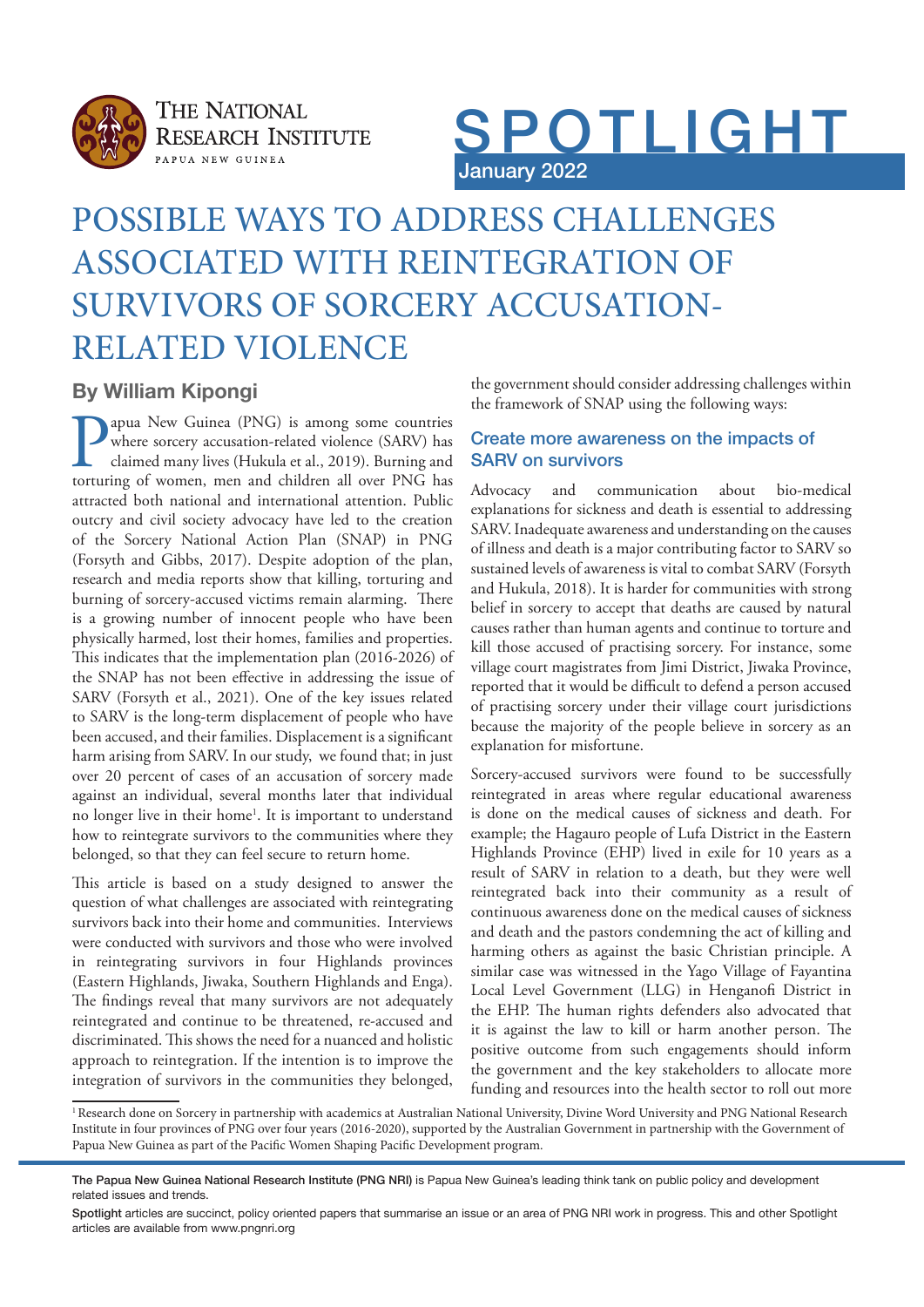### inquire inform influence

# SPOTLIGHT

health awareness programs in collaboration with church groups and human rights defenders in the target areas.

### Promote reconciliation which has been recognised as important in the implementation plan (2016-2026) of the SNAP

There is a need for public apology either in words or through sharing of meals with the accusers and perpetrators. It is important for government officials, community leaders and the general public to witness the reconciliation event whereby the perpetrators say sorry to the accused. Through this public act of contrition, the accused are fully accepted back into the community as a normal person and not as a sorcerer. This can be done in a church or at a public arena. According to the survivors, public apology and public reunion with the perpetrators assured them of their security. Reintegration without reconciliation leaves open the possibility of fear, threats and re-accusation. If reconciliation is not done, or inadequately conducted, this makes it harder for survivors to be fully at peace in their homes once they are brought back into the community they belonged. They are still afraid not only of the perpetrators but also others, who might possibly re-accuse them.

Findings from EHP and Enga illustrate two contrasting reconciliation approaches and outcomes. A reconciliation ceremony between two clans in Lufa District of EHP occurred after 10 years of conflict as a result of SARV. The occasion was officiated by the Seventh-Day Adventist Church and many people attended which led to a peaceful reintegration of the clan members back into their community. There was another reconciliation event between two clans who fought and lost many lives and properties as a result of SARV. The case was brought to the attention of the open member elect and the community leaders. In front of the government leaders, other stakeholders and neighbouring communities, the perpetrators apologised to the accused and they made peace. Afterwards, those who fled in fear went back and settled in their homes.

In contrast, several survivors from Enga were not given the opportunity to reconcile with their perpetrators through payment of compensation and a public apology, and the survivors still feel unsafe. Village court magistrates in Enga recommended that some form of reconciliation is needed even after compensation demands by village courts (Gibbs et al., 2021). In most cases where survivors have not been adequately reintegrated, they continue to face accusation and discrimination. Despite legal proceedings, reconciliation adds value and meaning in reintegration (Urame, 2015). Reconciliation should be encouraged and must be seen as a vital component of the process of reintegration to put an end to resurgence of SARV.

### Provide forum for sharing of lessons about successful reintegration strategy

Reintegration of survivors occurs diferently in diferent places, and it is clear that some are more successful than others. Some survivors who have been reintegrated into their communities continue to face threats, isolation, discrimination and accusation. They also report not being so clear on the process or strategy of how and where to seek assistance when re-accused. Survivors who are re-accused when someone is sick or dies in their communities are not safe.

Our study found that successful reintegration stories often involve survivors being protected by their community leaders. For instance, village leaders and peace mediators of Dambex community in Jiwaka and Naru-Gor in Chimbu were praised by survivors for protecting them because their leaders uphold one of their community by-laws that says, "one should not accuse others of sorcery". The role of community leaders is crucial in facilitating reintegration of survivors in areas where government services like village courts and police are not available or too far to reach. Police and other government officials' support is also critical. For instance, a survivor from Goroka was visited regularly by the police Family Sexual Violence Unit and now she is at peace in her home.

#### There is a need for monitoring and evaluation to be conducted in an orderly manner

The 'Legal and Protection' theme (sub/sec.3.3.3) of the implementation plan (2016-2026) mentioned about the setting up of a network of volunteers to report on and monitor situations of survivors of sorcery-related issues. This had not been done and up to now, survivors have been left on their own in the communities. This was seen in the SARV prevention awareness video entitled 'Everybody's Business', where survivors freely expressed their situation in the interviews. One said: "My movement is monitored so I always stay at home". The other one said: "I was accused again when a baby got sick after I visited, so I paid K100 compensation and so I am afraid to go out". This indicate that survivors are not okay in the community. If no one reports on survivor concerns, how can they be supported and protected? Survivors often face isolation, threats and discrimination in their own communities. Many of those in leadership positions interviewed had not visited survivors in their communities.

Reintegration works better in situations where community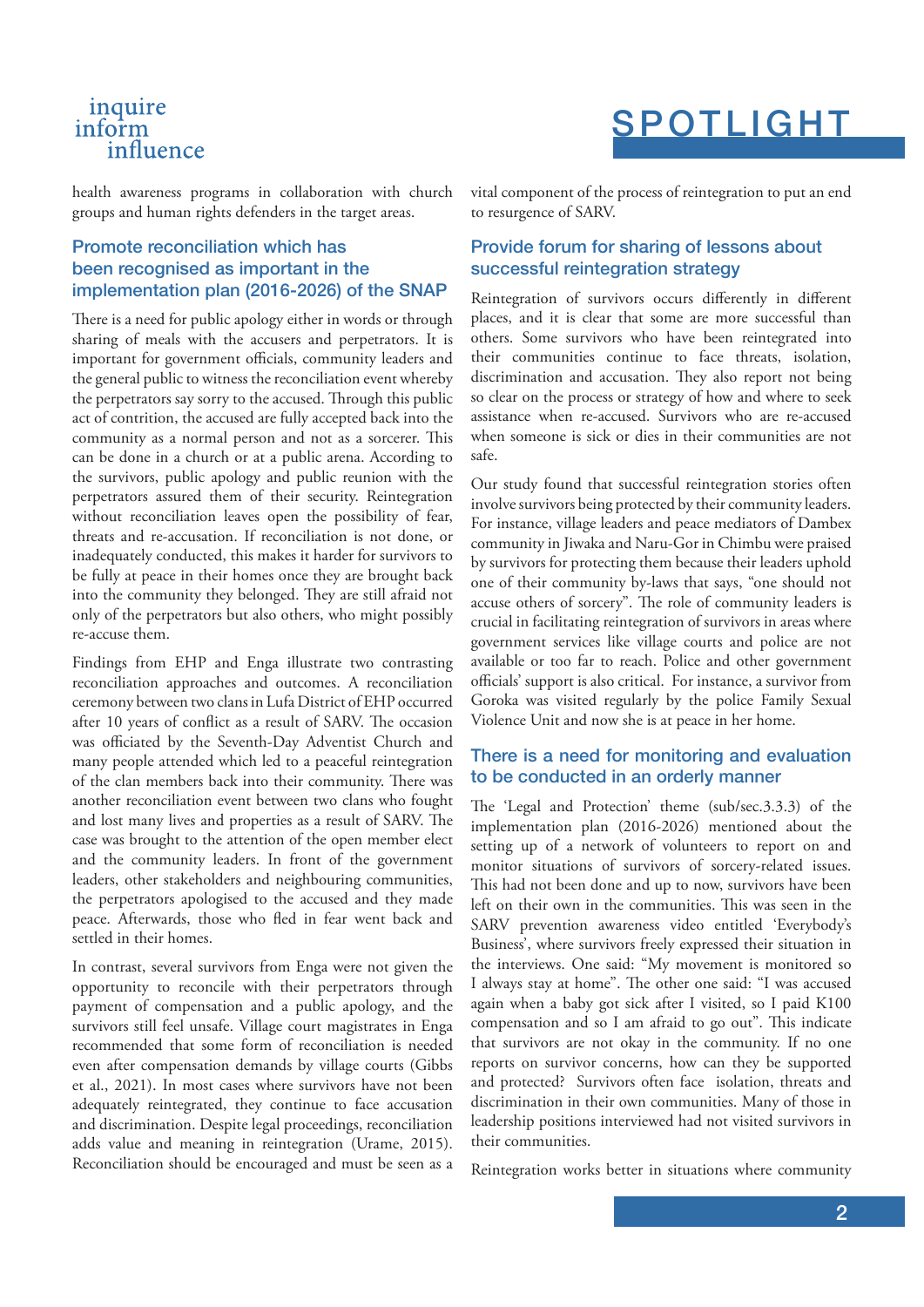### inquire inform influence

# SPOTLIGHT

workers and leaders make it their business to visit and monitor the situation of survivors. In remote villages, it would be appropriate to form a network of communication to bring the concerns of survivors to the relevant stakeholders. It would be helpful for both survivors and key stakeholders if the situation of the survivors is monitored and reported.

### Encourage the use of Legal Preventive Order (Court) to protect SARV survivors

Legal and Protection is the third of the four themes in the SNAP (2015) under which government repealed Sorcery Act 1971. The second objective under this strategy, sec.3.2.6 of the SNAP states: witness and victim protection legislation to be drafted and enabling institutional mechanisms developed. This aspect has not been widely implemented and the safety and security of survivors is often at high risk. The majority of the survivors who were reintegrated were not issued preventive orders. They live in fear of the possibility of being accused and attacked at any time.

Survivors should be issued an Interim Protection Order or Protection Order from the court to protect them from further accusation and torturing.

There is evidence of support for survivors of SARV in cases where preventive orders were issued. For instance, a village court in Enga issued a verbal preventive order to a clan who tortured two women accused of practising sorcery. People disobeyed the order and so police went in the early hours of the next morning and arrested 18 people (July 2019). This deterred people in that community from the continuous threatening of the accused. In Jiwaka, a husband who accused his wife of sorcery and assaulted her was served an IPO and that keeps her safe, well away from the violent husband.

### Perpetrators should be penalised for breach of Court Order without fear nor favour

Under the Preventive Jurisdiction of the Village Court Act 2014 section 51, breach of a preventive order is guilty of an ofence liable for fne not exceeding K1,000 or imprisonment for a term not exceeding six months. However, none of the interviewed survivors requested village court magistrates for preventive orders after being accused and tortured. They instead pursued their cases with police with the assumption that village courts would not do much since SARV cases are labelled under criminal ofences. On many occasions, police have failed survivors by not arresting perpetrators and even releasing those in police custody. For instance, in Enga seven perpetrators were arrested following a SARV case (Jan 2018) in which the former Chief Justice Sir Salamo Injia was

attacked. But the perpetrators were released on unknown grounds. Issuing court orders and penalising those who breach orders would protect survivors and deter perpetrators from imposing further accusation and torture.

#### Way forward

- Health awareness is important in highlighting the impacts of SARV on the survivors and their families to minimise the incidence of further SARV.
- The Melanesian way of bringing peace and reconciliation needs to be adequately incorporated into the process of reintegration of survivors to their communities.
- A consistent strategy is needed to empower community leaders and individuals to facilitate reintegration of survivors to their communities.
- A network for communication is needed in areas where survivors are reintegrated to closely monitor and report on the status of survivors.
- Magistrates should serve Protection Orders or IPOs to prevent further accusation and violence.
- Those who breach court orders should be held accountable with appropriate actions taken against them.

A holistic approach to efectively reintegrate SARV survivors needs to be informed by a nuanced understanding of the challenges of implementing the SNAP 2015 and its impact on survivors.

#### **References**

- Forsyth, M., and Gibbs, P. (2017). Witchcraft accusationbased violence gets international attention for the first time. Development Policy Blog published on September 29th, 2017. Available at: https://devpolicy.org/witchcraft-accusation-basedviolence-gets-international-attention-frsttime-20170929/
- Forsyth, M., and Hukula, F. (2018). 'Challenges and strategies in conducting training and awareness on sorcery accusation-related violence'. Development Policy Blog, Part two', published on July 27, 2018 Available at: https://devpolicy. org/challenges-strategies-training-sorceryaccusation-related-violence-part-two-20180730/
- Gibbs, P., Kipongi, W., Lutz, A., Losoncz, I., Forsyth, M., Hukula, F. (2021). Sorcery accusation-